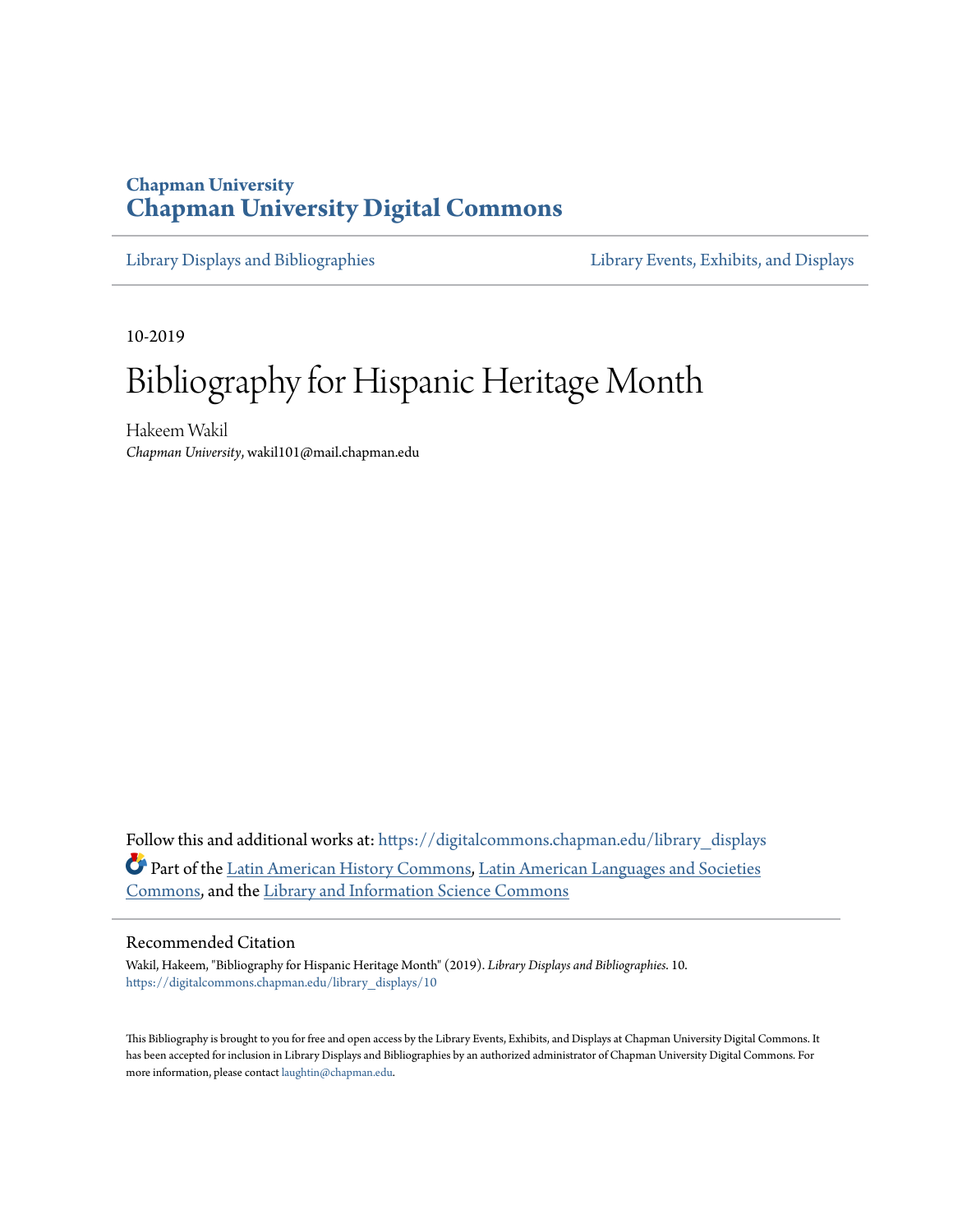## *Hispanic Heritage Month*

*An informative display recognizing Hispanic & Latino Culture, History, & Heritage Curated by Hakeem Wakil, '20*

### *Borderless borders : U.S. Latinos, Latin Americans, and the paradox of interdependence*

Frank Bonilla Call Number: E184.S75 B674 1998 2<sup>nd</sup> Floor Humanities Library

#### *Brown : the last discovery of America*

Richard Rodriguez Call Num: E184.S75 R67 2003 2<sup>nd</sup> Floor Humanities Library

#### *The Chicano generation : testimonios of the movement*

Mario T. Garcia Call Num: E184.M5 G374 2015 2<sup>nd</sup> Floor Humanities Library

#### *Critical Latin American and Latino studies*

Juan Poblete Call Num: E184.S75 C75 2003 2<sup>nd</sup> Floor Humanities Library

#### *Culturally responsive counseling with Latinas/os*

Patricia Arredondo, Maritza Gallardo-Cooper, Edward A. Delgado-Romero, Angela L. Zapata Call Num: E184.S75 A875 2014 2<sup>nd</sup> Floor Humanities Library

### *Decade of betrayal : Mexican repatriation in the 1930s*

Francisco E. Balderrama and Raymond Rodruiguez Call Num: E184.M5 B35 2006 2<sup>nd</sup> Floor Humanities Library

#### *Drink cultura : Chicanismo*

Jose Antonio Burciaga Call Num: E184.S75 B85 1993 2<sup>nd</sup> Floor Humanities Library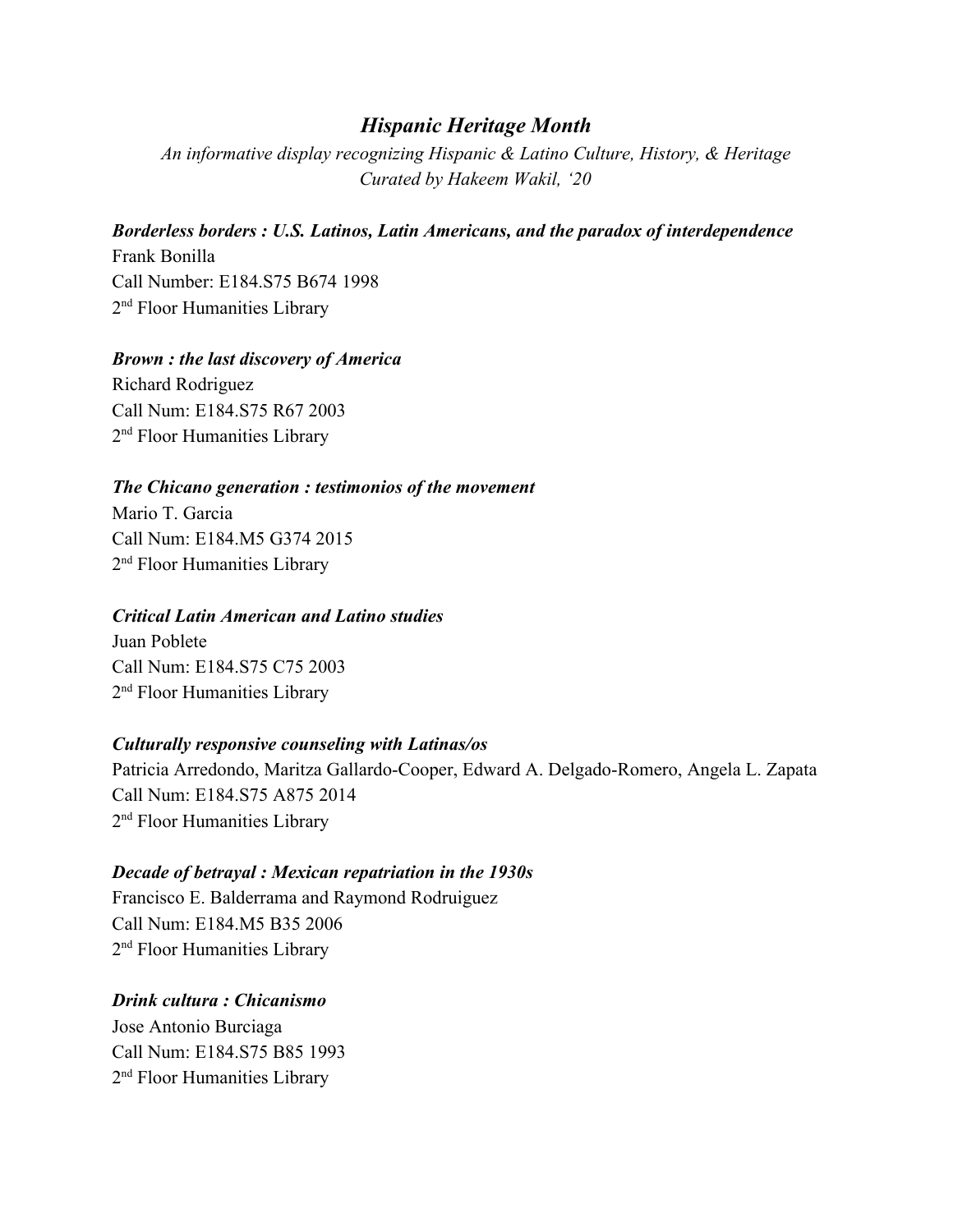*From Indians to Chicanos : the dynamics of Mexican-American culture* James Diego Vigil Call Num: E184.M5 V48 1998 2<sup>nd</sup> Floor Humanities Library

#### *Growing up Hispanic : health and development of children of immigrants*

Nancy S. Landale, Susan McHale, and Alan Booth Call Num: E184.S75 G76 2009 2<sup>nd</sup> Floor Humanities Library

*The Hispanic condition : reflections on culture and identity in America* Ilan Stavans Call Num: E184.S75 S75 1996 2<sup>nd</sup> Floor Humanities Library

#### *The Hispanic condition : the power of a people*

Ilan Stavans Call Num: E184.S75 S75 2001 2<sup>nd</sup> Floor Humanities Library

#### *Hispanic/Latino identity : a philosophical perspective*

Jorge J.E. Gracia Call Num: E184.S75 G67 2000 2<sup>nd</sup> Floor Humanities Library

#### *Hispanic spaces, Latino places : community and cultural diversity in contemporary America*

Daniel D. Arreola Call Num: E184.S75 H5843 2004 2<sup>nd</sup> Floor Humanities Library

#### *Hispanics in the United States*

Joan Moore, Harry Pachon Call Num: E184.S75 M66 1985 2<sup>nd</sup> Floor Humanities Library

#### *Hispanics in the United States : an agenda for the twenty-first century*

Pastora San Juan Cafferty, David W. Engstrom Call Num: E184.S75 H623 2000 2<sup>nd</sup> Floor Humanities Library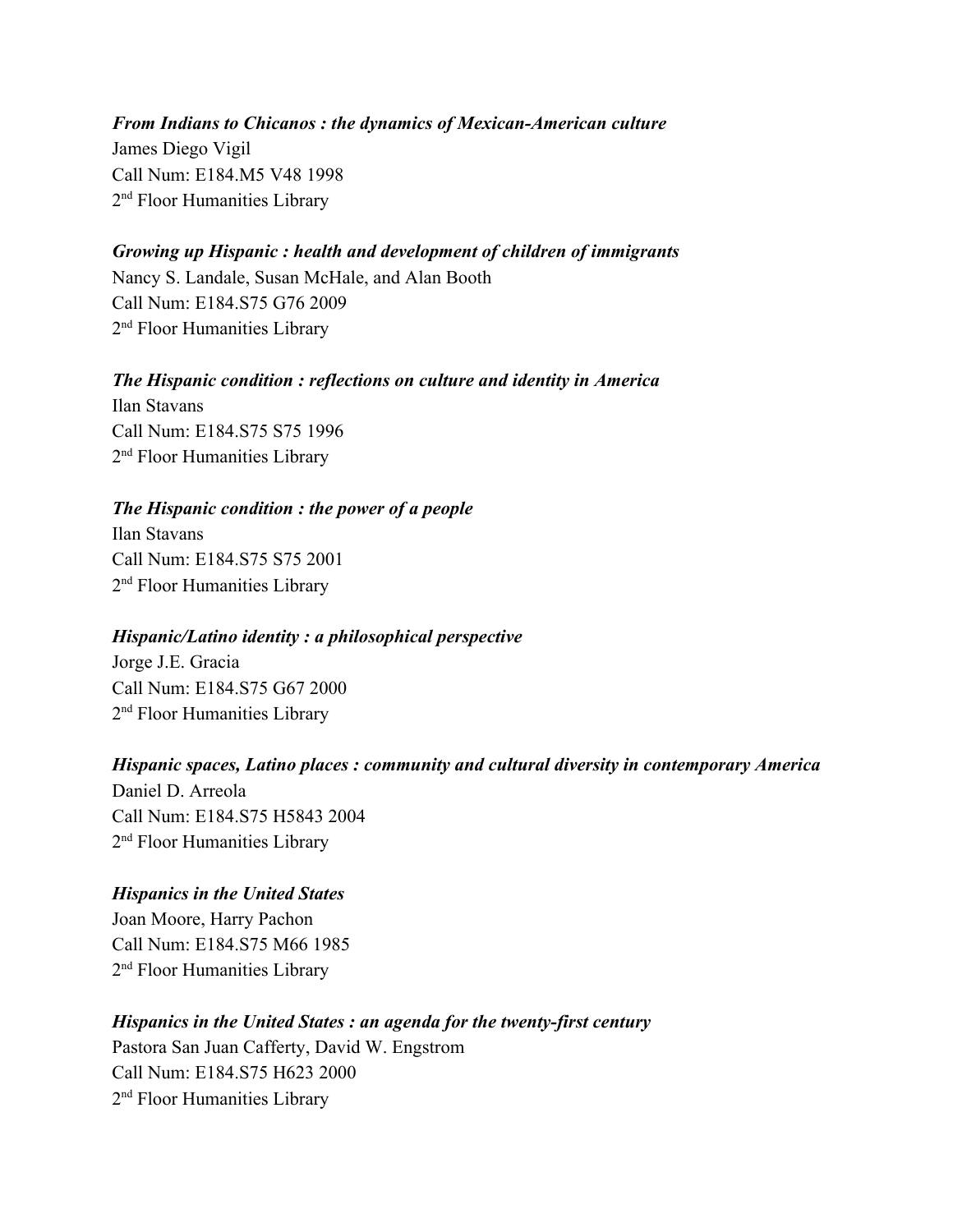## *Immigration and the border : politics and policy in the new Latino century* David L. Leal Call Num: E184.S75 I38 2013 2<sup>nd</sup> Floor Humanities Library

#### *Invisible no more : understanding the disenfranchisement of Latino men and boys*

Pedro Noguera Call Num: E184.S75 U44 2012 2<sup>nd</sup> Floor Humanities Library

#### *Latino Americans : the 500-year legacy that shaped a nation*

Ray Suarez Call Num: E184.S75 S83 2013 2<sup>nd</sup> Floor Humanities Library

#### *Latino lives in America : making it home*

Luis Ricardo Fraga Call Num: E184.S75 L36233 2010 2<sup>nd</sup> Floor Humanities Library

#### *Latino politics*

Lisa Garcia Bedolla Call Num: E184.S75 G369 2014 2<sup>nd</sup> Floor Humanities Library

#### *Latino stats : American Hispanics by the numbers*

Ideliise Malave, Esti Giordani Call Num: E184.S75 M363 2015 2<sup>nd</sup> Floor Humanities Library

#### *Mexican American voices : a documentary reader*

Steven Mintz Call Num: E184.M5 M5127 2009 2<sup>nd</sup> Floor Humanities Library

#### *The other face of America : chronicles of the immigrants shaping our future*

Jorge Ramo Call Num: E184.S75 R3613 2002 2<sup>nd</sup> Floor Humanities Library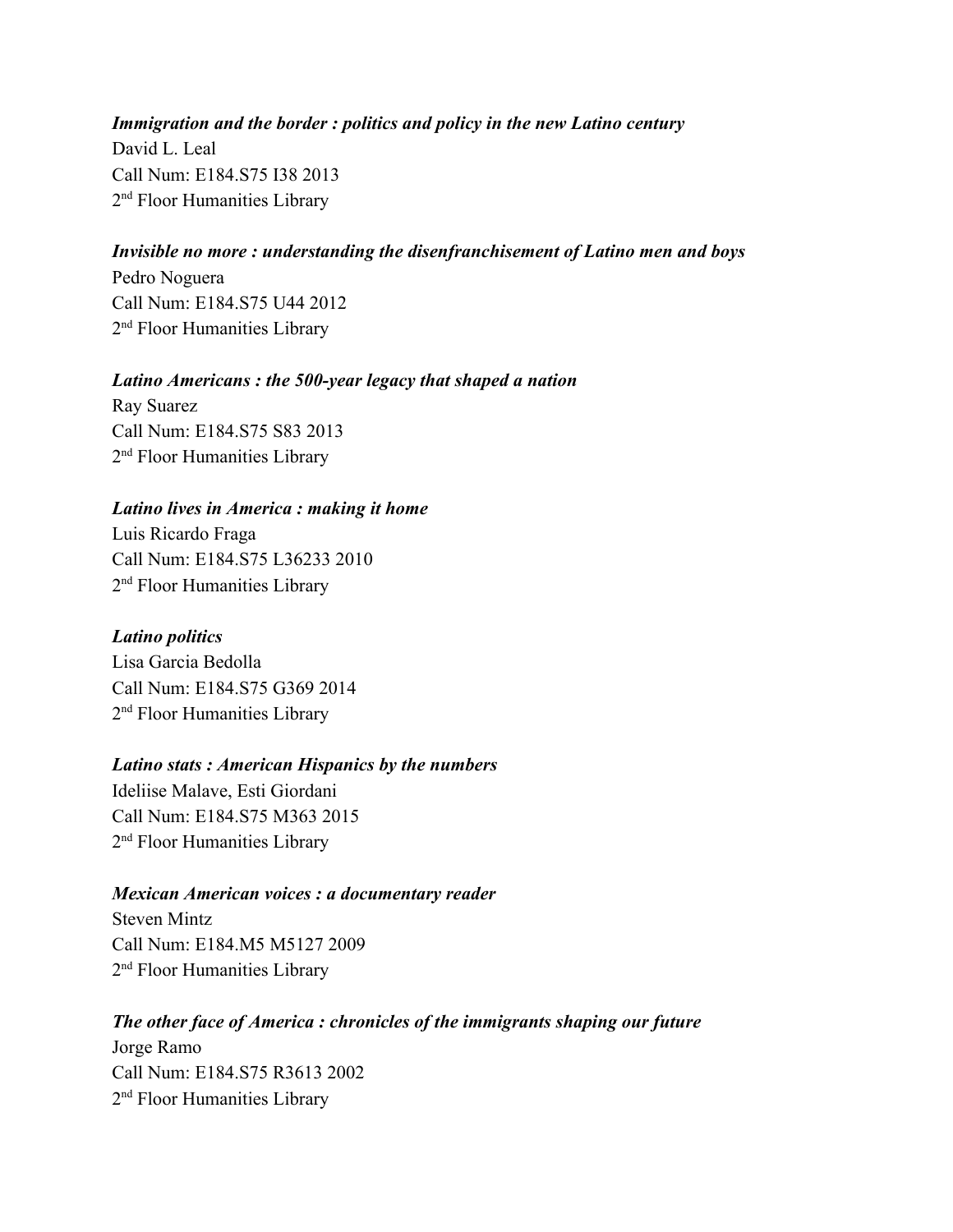#### *The other Latinos*

Jose Luis Falconi and Jose Antonio Mazzotti Call Num: E184.S75 O84 2008 2<sup>nd</sup> Floor Humanities Library

#### *Out of the barrio : toward a new politics of Hispanic assimilation*

Linda Chavez Call Num: E184.S75 C48 1991 2<sup>nd</sup> Floor Humanities Library

#### *Psychological testing of Hispanics*

Kurt F. Geisinger Call Num: E184.S75 P79 1992 2<sup>nd</sup> Floor Humanities Library

### *The rebel*

Leonor Villegas de Magnon Call Num: E184.M5 V53 1994 2<sup>nd</sup> Floor Humanities Library

#### *Reform without justice : Latino migrant politics and the homeland security state*

Alfonso Gonzales Call Num: E184.S75 G644 2014 2<sup>nd</sup> Floor Humanities Library

#### *Replenished ethnicity : Mexican Americans, immigration, and identity*

Tomas R. Jimenez Call Num: E184.M5 J56 2010 2<sup>nd</sup> Floor Humanities Library

## *Translation nation : defining a new American identity in the Spanish-speaking United States*

Hector Tobar Call Num: E184.S75 T63 2005 2<sup>nd</sup> Floor Humanities Library

#### *The trouble with unity : Latino politics and the creation of identity*

Cristina Beltran Call Num: E184.S75 B45 2010 2<sup>nd</sup> Floor Humanities Library